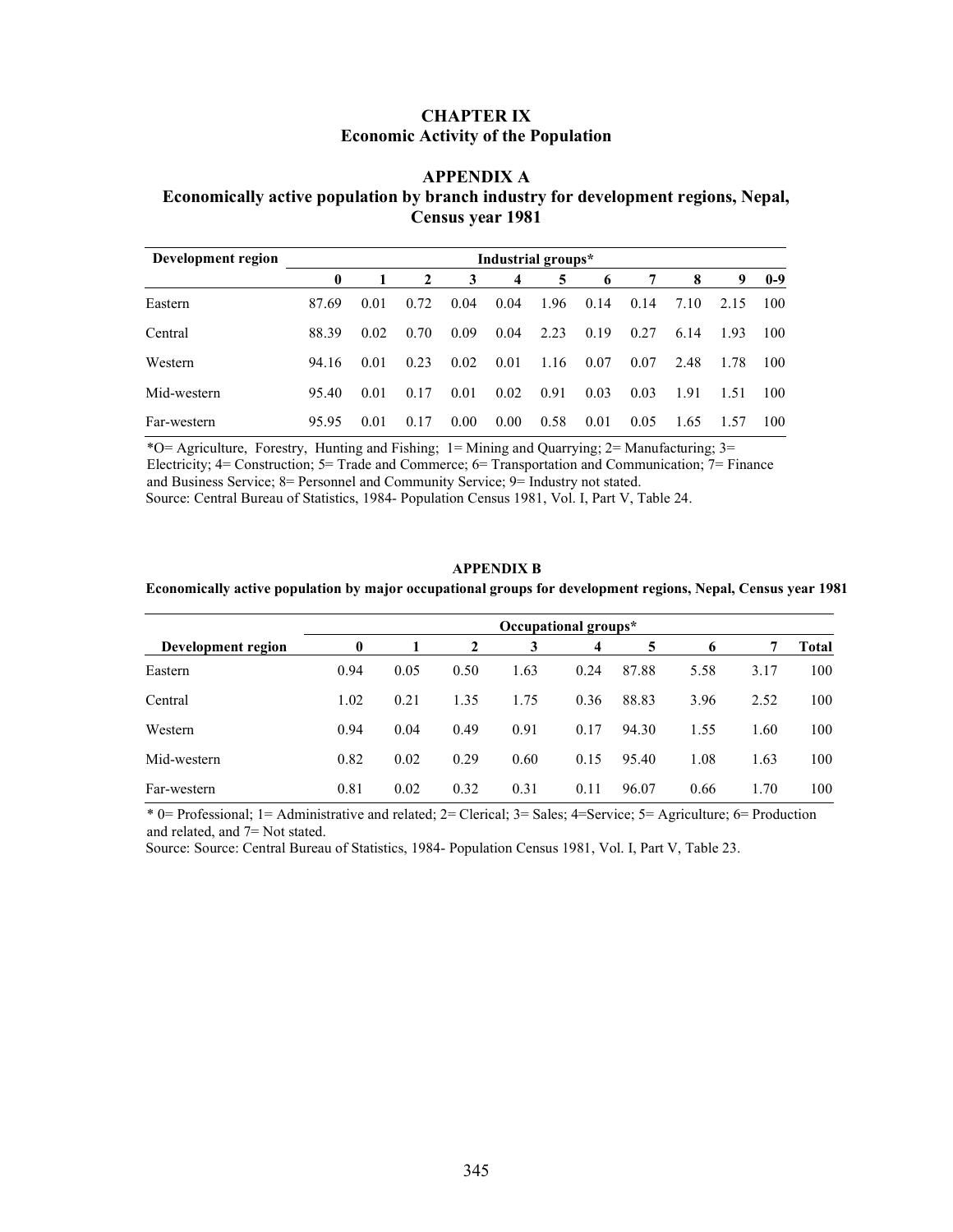## CHAPTER XIII Trends and Differentials in Mortality APPENDIX 1 Estimated Life Table for Nepal 1953-1961

(Males)

| Age<br>Group | Central death Probability of<br>rates $n^m x$ | dying n <sup>q</sup> x <sup>*</sup> | <b>Survivors to</b><br>exact age x<br>$I_x$ | Persons<br>living in age<br>$x+n n^Lx$ | Number of<br>vears still to<br>be lived $T_x$ | <b>Expectation of</b><br>life $e^{\theta}$ <sub>x</sub> |
|--------------|-----------------------------------------------|-------------------------------------|---------------------------------------------|----------------------------------------|-----------------------------------------------|---------------------------------------------------------|
| $0-0$        | 0.2431                                        | 0.2168                              | 100,000                                     | 84,824                                 | 3,515,128                                     | 35.15                                                   |
| $1 - 4$      | 0.0346                                        | 0.1360                              | 78,320                                      | 291,976                                | 3,430,304                                     | 43.80                                                   |
| $5-9$        | 0.0070                                        | 0.0349                              | 67,668                                      | 332,435                                | 3,138,328                                     | 46.38                                                   |
| $10 - 14$    | 0.0050                                        | 0.0249                              | 65,306                                      | 322,465                                | 2,805,893                                     | 42.97                                                   |
| $15-19$      | 0.0070                                        | 0.0349                              | 63,680                                      | 312,845                                | 2,483,428                                     | 39.00                                                   |
| 20-24        | 0.0100                                        | 0.0476                              | 61,458                                      | 299,977                                | 2,170,583                                     | 35.32                                                   |
| 25-29        | 0.0111                                        | 0.0552                              | 58,533                                      | 284,588                                | 1,870,606                                     | 31.96                                                   |
| $30 - 34$    | 0.0129                                        | 0.0641                              | 55,302                                      | 267,647                                | 1,586,018                                     | 28.68                                                   |
| 35-39        | 0.0151                                        | 0.0749                              | 51,757                                      | 249,092                                | 1,318,371                                     | 25.47                                                   |
| $40 - 44$    | 0.0186                                        | 0.0921                              | 47,880                                      | 228,375                                | 1,069,279                                     | 22.33                                                   |
| 45-49        | 0.0221                                        | 0.1093                              | 43,470                                      | 205,472                                | 840,904                                       | 19.34                                                   |
| 50-54        | 0.0287                                        | 0.1415                              | 38,719                                      | 179,897                                | 635,432                                       | 16.41                                                   |
| 55-59        | 0.0364                                        | 0.1787                              | 33,240                                      | 151,350                                | 455,535                                       | 13.70                                                   |
| 60-64        | 0.0509                                        | 0.2482                              | 27,300                                      | 119,560                                | 304,185                                       | 11.14                                                   |
| 65-69        | 0.0701                                        | 0.3386                              | 20,524                                      | 85,247                                 | 184,625                                       | 9.00                                                    |
| 70 & over    | 0.1366                                        | 1.0000                              | 13,575                                      | 99,378                                 | 99,378                                        | 7.32                                                    |

Source: Central Bureau of Statistics, 1977-The Analysis of Population Statistics of Nepal, Kathmandu \* Same as \* in Appendix 2.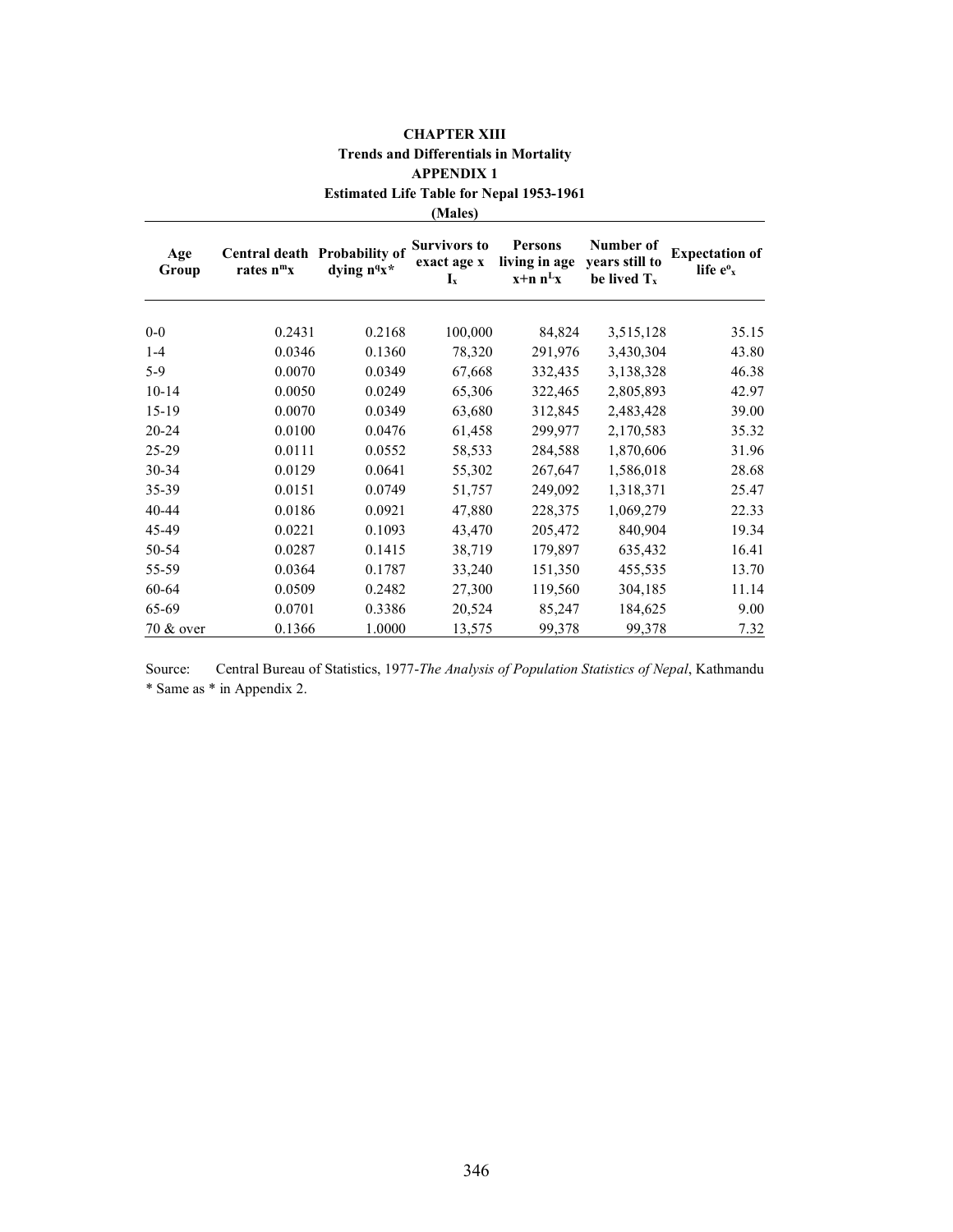|              |                                               |                                     | <b>APPENDIX 2</b>                                               |                                                 |                                               |                                                         |
|--------------|-----------------------------------------------|-------------------------------------|-----------------------------------------------------------------|-------------------------------------------------|-----------------------------------------------|---------------------------------------------------------|
|              |                                               |                                     |                                                                 | <b>Estimated Life Table for Nepal 1953-1961</b> |                                               |                                                         |
|              |                                               |                                     | (Females)                                                       |                                                 |                                               |                                                         |
| Age<br>Group | Central death Probability of<br>rates $n^m x$ | dying n <sup>q</sup> x <sup>*</sup> | <b>Survivors to</b><br>exact age x<br>$\mathbf{I}_{\mathbf{x}}$ | <b>Persons</b><br>living in age<br>$x+n n^Lx$   | Number of<br>years still to<br>be lived $T_x$ | <b>Expectation of</b><br>life $e^{\theta}$ <sub>x</sub> |
| $0-0$        | 0.2157                                        | 0.1947                              | 100,000                                                         | 86,371                                          | 374,159                                       | 37.41                                                   |
| $1 - 4$      | 0.0346                                        | 0.1360                              | 80,530                                                          | 300,215                                         | 3,654,788                                     | 45.38                                                   |
| $5-9$        | 0.0074                                        | 0.0369                              | 69,578                                                          | 341,472                                         | 3,354,573                                     | 48.21                                                   |
| $10 - 14$    | 0.0058                                        | 0.0289                              | 67,011                                                          | 330,213                                         | 3,013,101                                     | 44.96                                                   |
| $15-19$      | 0.0076                                        | 0.0379                              | 65,074                                                          | 319,205                                         | 2,682,888                                     | 41.23                                                   |
| $20 - 24$    | 0.0096                                        | 0.0478                              | 62,608                                                          | 305,557                                         | 2,363,683                                     | 37.75                                                   |
| 25-29        | 0.0109                                        | 0.0542                              | 59,616                                                          | 289,998                                         | 2,058,126                                     | 34.52                                                   |
| 30-34        | 0.0123                                        | 0.0611                              | 56,384                                                          | 273,308                                         | 1,768,128                                     | 31.36                                                   |
| 35-39        | 0.0136                                        | 0.0675                              | 52,939                                                          | 255,763                                         | 1,494,820                                     | 28.24                                                   |
| 40-44        | 0.0148                                        | 0.0735                              | 49,366                                                          | 237,760                                         | 1,239,057                                     | 25.10                                                   |
| 45-49        | 0.0164                                        | 0.0813                              | 45,738                                                          | 219,395                                         | 1,001,297                                     | 21.89                                                   |
| 50-54        | 0.0216                                        | 0.1068                              | 42,020                                                          | 198,880                                         | 781,902                                       | 18.61                                                   |
| 55-59        | 0.0281                                        | 0.1386                              | 37,532                                                          | 174,655                                         | 583,022                                       | 15.53                                                   |
| 60-64        | 0.0419                                        | 0.2052                              | 32,330                                                          | 145,065                                         | 408,367                                       | 12.63                                                   |
| 65-69        | 0.0584                                        | 0.2537                              | 25,696                                                          | 112,183                                         | 263,302                                       | 10.25                                                   |
| 70 & over    | 0.1269                                        | 1.0000                              | 19,177                                                          | 151,119                                         | 151,119                                       | 7.88                                                    |

CHAPTER XIII Trends and Differentials in Mortality APPENDIX 2

\* converting formula  $n^q$ x =  $n.n^m x$  $n.n.^{m}x$ m m  $2 + n$ .  $2n.n.$  $^{+}$ 

 $L_1 = 0.30 p_0 + 0.7 p_1$  $T_70 = \frac{Q_7}{Q_70}T_{70}$  $L_{70} = \frac{\infty P_7}{\sqrt{2}}$ ∞i  $\infty L_{70} = \frac{\infty I}{I}$ 

Source: Same as appendix 1.

70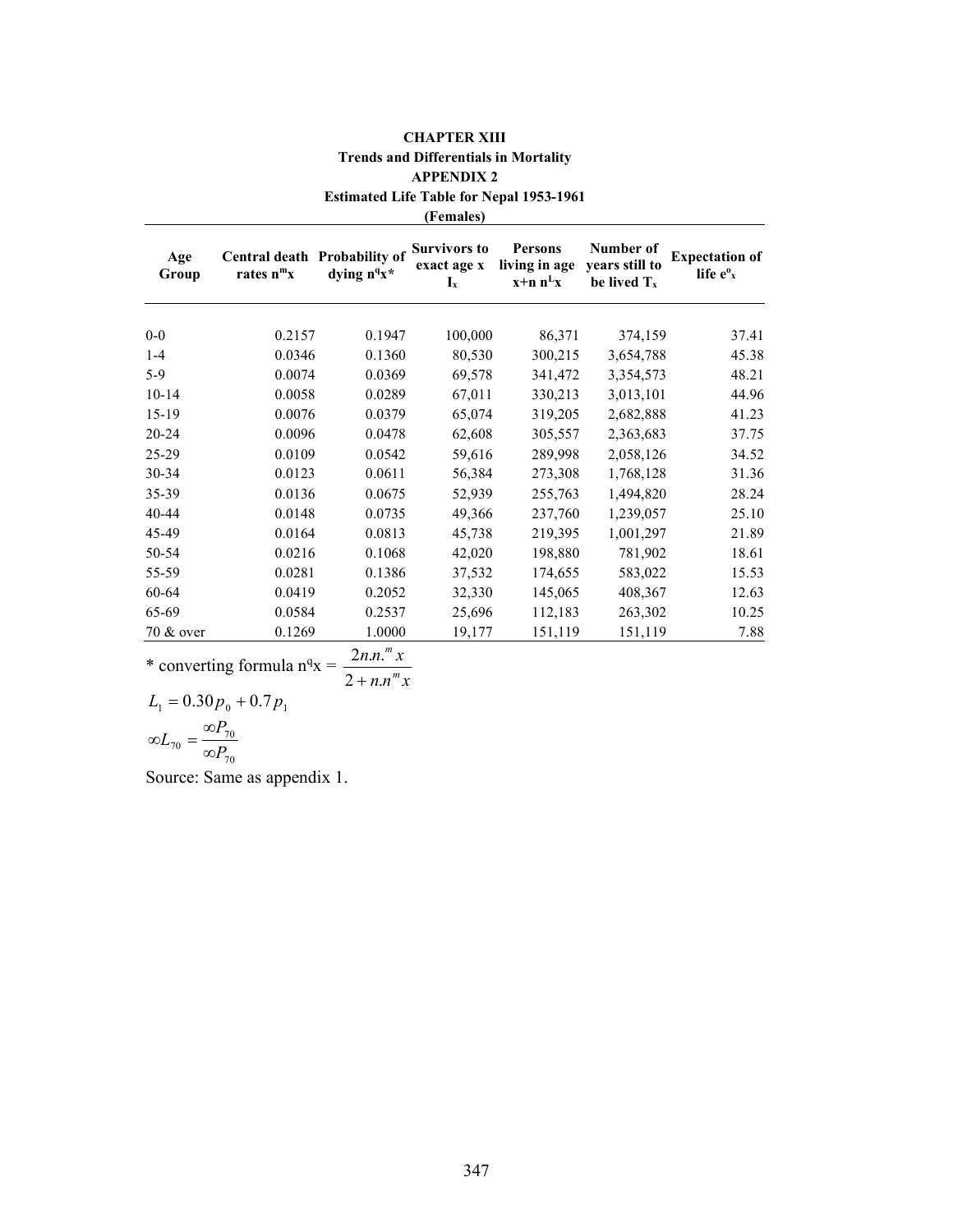|              | APPENDIA 3<br><b>Estimated Life Table for Nepal 1961-1971</b><br>(Males) |                 |                                                                 |                                                 |                                               |                                                         |  |
|--------------|--------------------------------------------------------------------------|-----------------|-----------------------------------------------------------------|-------------------------------------------------|-----------------------------------------------|---------------------------------------------------------|--|
| Age<br>Group | Central death Probability of<br>rates $n^m x$                            | dying $n^q x^*$ | <b>Survivors to</b><br>exact age x<br>$\mathbf{I}_{\mathbf{x}}$ | <b>Persons</b><br>living in age<br>$x+n$ $n^Lx$ | Number of<br>years still to<br>be lived $T_x$ | <b>Expectation of</b><br>life $e^{\theta}$ <sub>x</sub> |  |
| $0-0$        | 0.2328                                                                   | 0.2085          | 100,000                                                         | 85,405                                          | 3,704,230                                     | 37.04                                                   |  |
| $1 - 4$      | 0.0309                                                                   | 0.1217          | 79,150                                                          | 297,334                                         | 3,618,925                                     | 45.72                                                   |  |
| $5-9$        | 0.0063                                                                   | 0.0314          | 69,517                                                          | 342,128                                         | 3,321,591                                     | 47.78                                                   |  |
| $10 - 14$    | 0.0045                                                                   | 0.0224          | 67,334                                                          | 332,900                                         | 2,979,463                                     | 44.25                                                   |  |
| $15-19$      | 0.0064                                                                   | 0.0319          | 65,826                                                          | 323,880                                         | 2,646,563                                     | 40.21                                                   |  |
| $20 - 24$    | 0.0092                                                                   | 0.0458          | 63,726                                                          | 311,333                                         | 2,322,683                                     | 36.45                                                   |  |
| 25-29        | 0.0101                                                                   | 0.0502          | 60,807                                                          | 296,405                                         | 2,011,350                                     | 33.08                                                   |  |
| 30-34        | 0.0117                                                                   | 0.0582          | 57,755                                                          | 280,373                                         | 1,714,945                                     | 29.69                                                   |  |
| 35-39        | 0.0138                                                                   | 0.0685          | 54,394                                                          | 262,655                                         | 1,434,572                                     | 26.37                                                   |  |
| 40-44        | 0.0170                                                                   | 0.0843          | 50,668                                                          | 242,662                                         | 1,171,917                                     | 23.13                                                   |  |
| 45-49        | 0.0204                                                                   | 0.1010          | 46,397                                                          | 220,270                                         | 929,255                                       | 20.03                                                   |  |
| 50-54        | 0.0266                                                                   | 0.1313          | 41,711                                                          | 194,862                                         | 708,985                                       | 17.00                                                   |  |
| 55-59        | 0.0341                                                                   | 0.1676          | 36,234                                                          | 165,988                                         | 514,123                                       | 14.19                                                   |  |
| 60-64        | 0.0479                                                                   | 0.2339          | 30,161                                                          | 133,167                                         | 348,135                                       | 11.54                                                   |  |
| 65-69        | 0.0664                                                                   | 0.3213          | 23,106                                                          | 69,970                                          | 214,968                                       | 9.30                                                    |  |
| 70 & over    | 0.1329                                                                   | 1.0000          | 15,682                                                          | 117,998                                         | 117,998                                       | 7.52                                                    |  |

# CHAPTER XIII Trends and Differentials in Mortality APPENDIX 3

Source: Same as Appendix 1.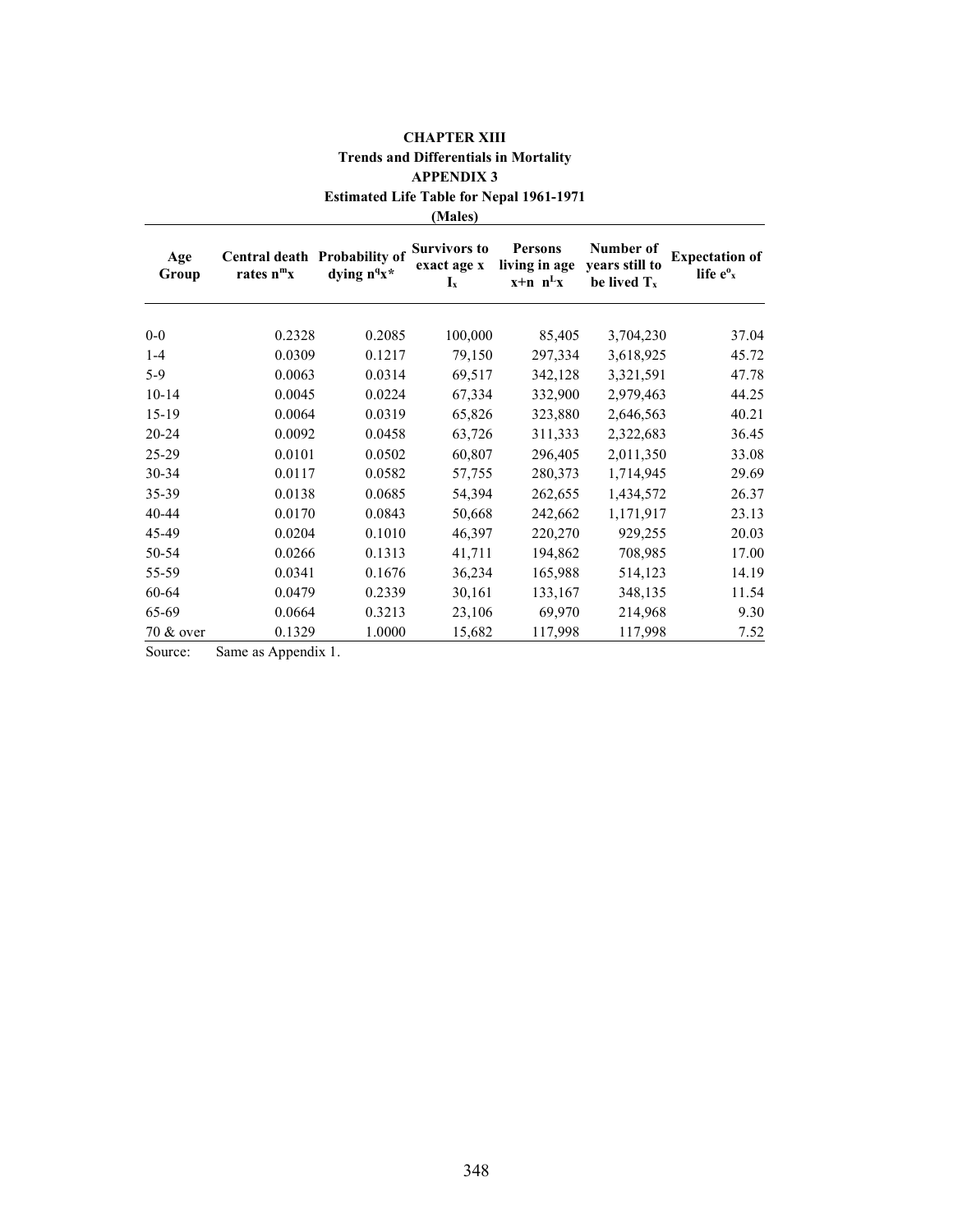|              | APPENDIX 4<br><b>Estimated Life Table for Nepal 1961-1971</b><br>(Females) |                                     |                                                                 |                                               |                                               |                                                |  |
|--------------|----------------------------------------------------------------------------|-------------------------------------|-----------------------------------------------------------------|-----------------------------------------------|-----------------------------------------------|------------------------------------------------|--|
| Age<br>Group | Central death Probability of<br>rates $n^m x$                              | dying n <sup>q</sup> x <sup>*</sup> | <b>Survivors to</b><br>exact age x<br>$\mathbf{I}_{\mathbf{x}}$ | <b>Persons</b><br>living in age<br>$x+n n^Lx$ | Number of<br>years still to<br>be lived $T_x$ | <b>Expectation of</b><br>life e <sup>o</sup> x |  |
| $0-0$        | 0.1943                                                                     | 0.1771                              | 100,000                                                         | 87,603                                        | 3,989,541                                     | 39.90                                          |  |
| $1 - 4$      | 0.0308                                                                     | 0.1213                              | 82,290                                                          | 309,196                                       | 3,901,938                                     | 47.42                                          |  |
| $5-9$        | 0.0067                                                                     | 0.0334                              | 72,308                                                          | 355,508                                       | 3,592,742                                     | 49.69                                          |  |
| $10 - 14$    | 0.0052                                                                     | 0.0259                              | 69,893                                                          | 344,940                                       | 3,237,239                                     | 46.32                                          |  |
| $15-19$      | 0.0069                                                                     | 0.0344                              | 68,083                                                          | 334,560                                       | 2,892,299                                     | 42.48                                          |  |
| 20-24        | 0.0087                                                                     | 0.0433                              | 65,741                                                          | 321,588                                       | 2,557,739                                     | 38.91                                          |  |
| 25-29        | 0.0099                                                                     | 0.0493                              | 62,894                                                          | 306,718                                       | 2,236,151                                     | 35.55                                          |  |
| 30-34        | 0.0111                                                                     | 0.0552                              | 59,793                                                          | 290,713                                       | 1,929,433                                     | 32.27                                          |  |
| 35-39        | 0.0124                                                                     | 0.0616                              | 56,492                                                          | 273,760                                       | 1,638,720                                     | 29.01                                          |  |
| $40 - 44$    | 0.0135                                                                     | 0.0670                              | 53,012                                                          | 256,180                                       | 1,364,960                                     | 25.75                                          |  |
| 45-49        | 0.0151                                                                     | 0.0749                              | 49,460                                                          | 238,038                                       | 1,108,780                                     | 22.42                                          |  |
| 50-54        | 0.0200                                                                     | 0.0990                              | 45,755                                                          | 217,450                                       | 870,742                                       | 19.03                                          |  |
| 55-59        | 0.0262                                                                     | 0.1293                              | 41,225                                                          | 192,800                                       | 653,292                                       | 15.85                                          |  |
| 60-64        | 0.0391                                                                     | 0.1918                              | 35,895                                                          | 162,263                                       | 460,492                                       | 12.83                                          |  |
| 65-69        | 0.0549                                                                     | 0.2672                              | 29,010                                                          | 125,672                                       | 298,229                                       | 10.28                                          |  |
| 70 & over    | 0.1232                                                                     | 1.0000                              | 21,259                                                          | 172,557                                       | 172,557                                       | 8.12                                           |  |

# CHAPTER XIII Trends and Differentials in Mortality APPENDIX 4

Source: Same as Appendix 1

\* Same as \* in Appendix 2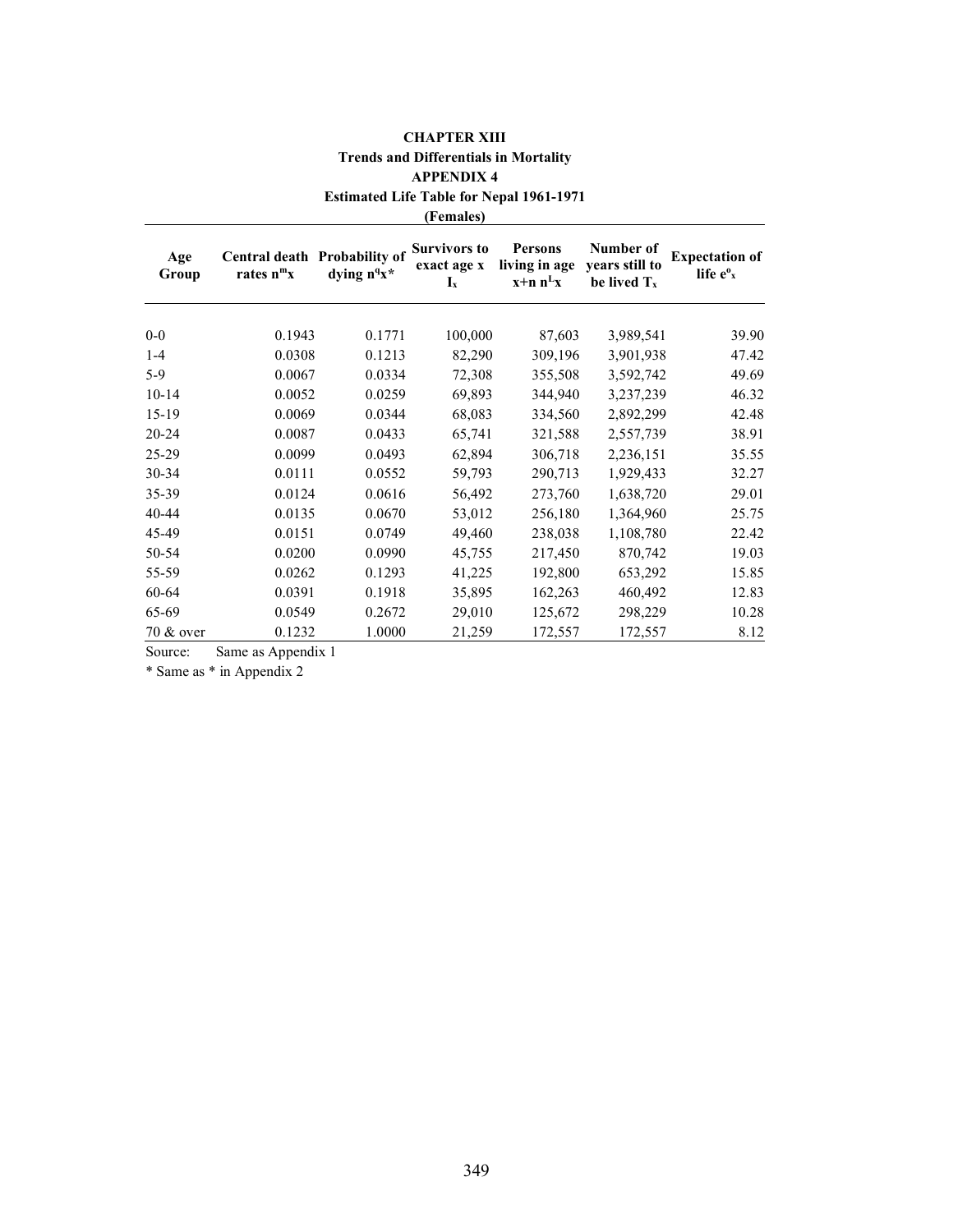| <b>CHAPTER XIII</b>                                  |
|------------------------------------------------------|
| <b>Trends and Differentials in Mortality</b>         |
| <b>APPENDIX 5</b>                                    |
| Abridged Life Table for Nepal for the Period 1961-70 |

| $\mathbf{M}$ . Dividence                 |
|------------------------------------------|
| d Life Table for Nepal for the Period 1! |
| (Moloc)                                  |

| (Males) |
|---------|
|---------|

| Age          | $n^m x$ | $n^q x^*$ | $I_x$   | $n^Lx$  | $T_x$     | $e^o_x$ |
|--------------|---------|-----------|---------|---------|-----------|---------|
|              |         |           |         |         |           |         |
| $\mathbf{0}$ | .19978  | .80022    | 100,000 | 86,015  | 4,293,736 | 42.9    |
| 1            | .11293  | .88707    | 80,022  | 296,130 | 4,207,721 | 52.6    |
| 5            | .04229  | .95771    | 70,985  | 347,420 | 3,911,591 | 55.1    |
| 10           | .01553  | .98447    | 67,983  | 337,275 | 3,564,171 | 52.4    |
| 15           | .01564  | .98436    | 66,027  | 322,020 | 3,226,896 | 48.2    |
| 20           | .01842  | .98158    | 65,881  | 326,370 | 2,894,876 | 43.9    |
| 25           | .02396  | .97604    | 64,667  | 319,463 | 2,568,506 | 39.7    |
| 30           | .03245  | .96755    | 63,118  | 310,470 | 2,249,043 | 35.6    |
| 35           | .04070  | .95930    | 61,070  | 299,135 | 1,938,573 | 31.7    |
| 40           | .05537  | .94463    | 58,584  | 284,810 | 1,639,438 | 28.0    |
| 45           | .06891  | .93109    | 55,340  | 267,168 | 1,354,628 | 24.5    |
| 50           | .08849  | .91151    | 51,527  | 246,235 | 1,087,460 | 21.1    |
| 55           | .10916  | .89084    | 46,967  | 222,018 | 841,225   | 17.9    |
| 60           | .13568  | .86432    | 41,840  | 195,010 | 619,207   | 14.8    |
| 65           | .16740  | .83260    | 36,164  | 165,685 | 424,197   | 11.7    |
| 70           | .20965  | .79035    | 30,110  | 134,768 | 258,512   | 8.6     |
| $75+$        |         |           | 23,797  | 123,744 | 123,744   | 5.2     |

Source: Gubhaju, B.B., An Abridged Life Table Construction for Nepal for the period 1961-71, Nepal FP/MCH Project, 1974.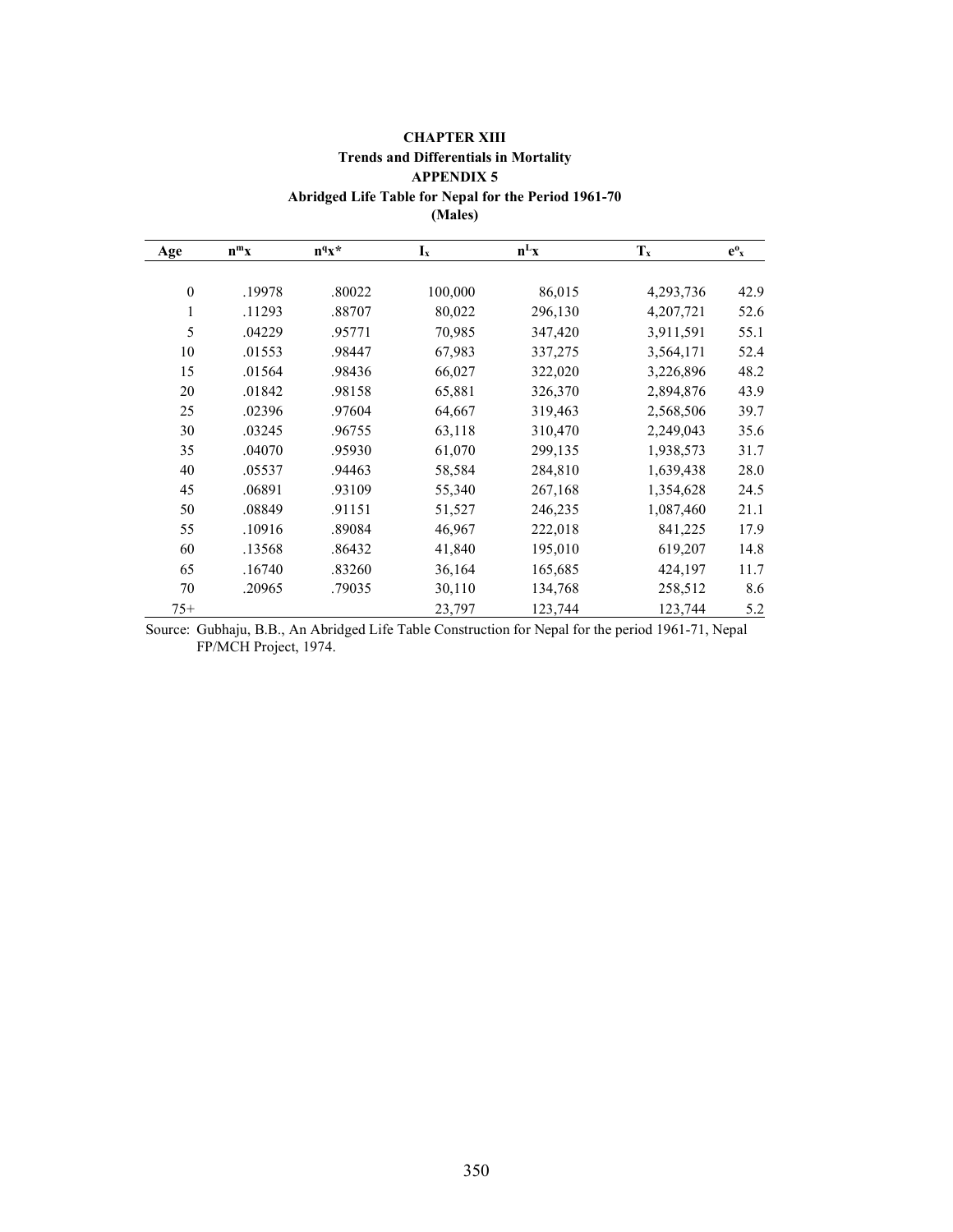|                  |         |           | (Females)                 |         |         |         |
|------------------|---------|-----------|---------------------------|---------|---------|---------|
| Age              | $n^m x$ | $n^q x^*$ | $\mathbf{I}_{\mathbf{x}}$ | $n^Lx$  | $T_{x}$ | $e^o_x$ |
| $\boldsymbol{0}$ | .18571  | .81429    | 100000                    | 87000   | 3886053 | 38.9    |
| $\mathbf{1}$     | .11566  | .88434    | 81429                     | 300,962 | 3799053 | 46.7    |
| 5                | .05598  | .94402    | 72011                     | 349975  | 3498091 | 48.6    |
| 10               | .02775  | .97225    | 67979                     | 335180  | 3148116 | 46.3    |
| 15               | .02789  | .97211    | 66093                     | 325857  | 2812936 | 42.6    |
| 20               | .03425  | .96575    | 64250                     | 315747  | 2487079 | 38.7    |
| 25               | .04362  | .95638    | 62049                     | 303477  | 2171332 | 35.0    |
| 30               | .06041  | .93959    | 59342                     | 287747  | 1867855 | 31.5    |
| 35               | .07442  | .92558    | 55757                     | 268412  | 1580108 | 28.3    |
| 40               | .08375  | .91625    | 51608                     | 247235  | 1311696 | 25.4    |
| 45               | .09652  | .90348    | 47286                     | 225022  | 1064461 | 22.5    |
| 50               | .11035  | .88965    | 42722                     | 201825  | 839441  | 19.6    |
| 55               | .12893  | .87107    | 38008                     | 177790  | 637616  | 16.8    |
| 60               | .15652  | .84348    | 33108                     | 152585  | 459826  | 13.9    |
| 65               | .19243  | .80757    | 27926                     | 126195  | 307241  | 11.0    |
| 70               | .24171  | .75829    | 22552                     | 99132   | 181046  | 8.0     |
| $75+$            |         |           | 17,101                    | 81,914  | 81,914  | 4.8     |

## CHAPTER XIII Trends and Differentials in Mortality APPENDIX 6 Abridged Life Table for Nepal for the Period 1961-70

Source: Same as appendix 5.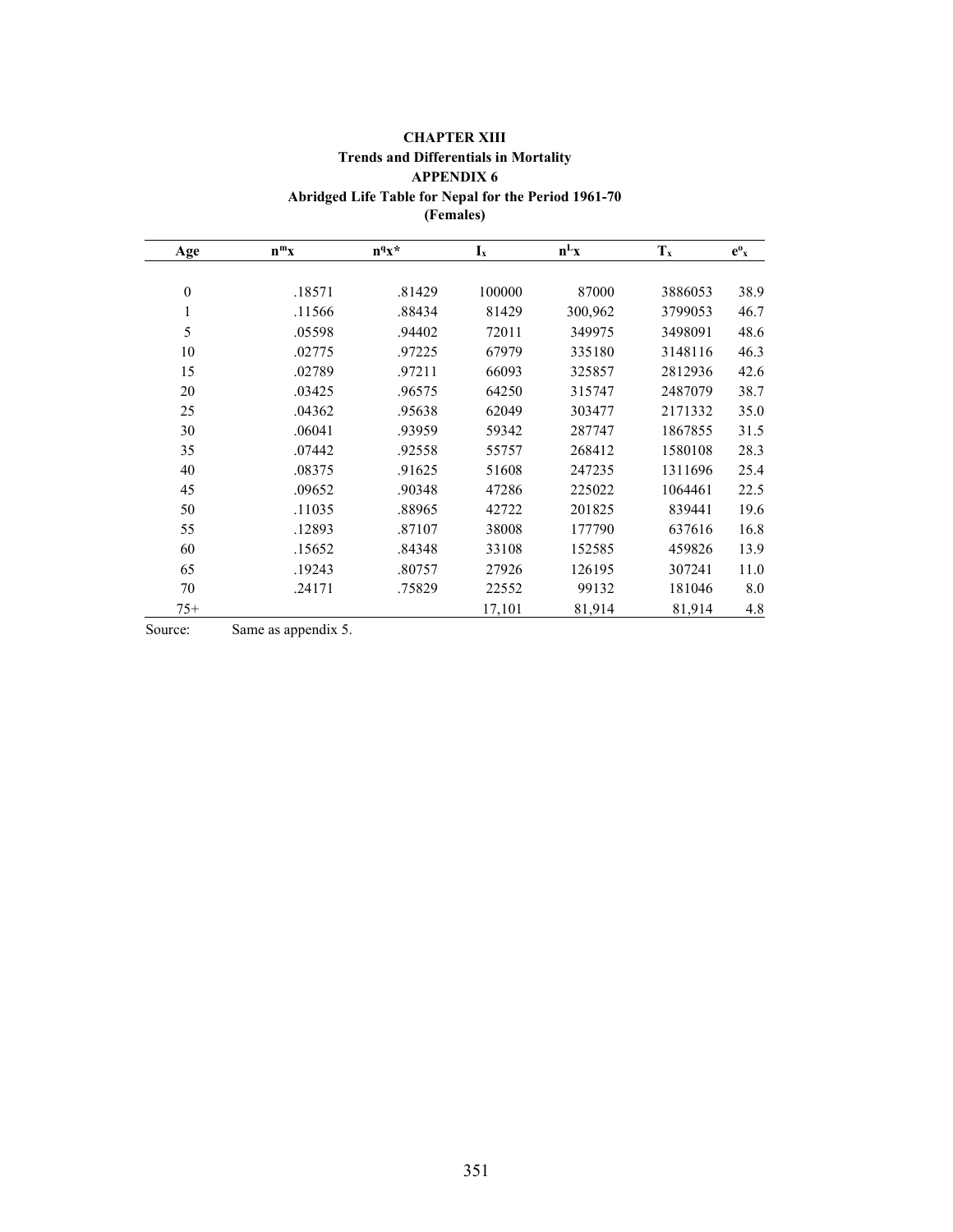| <b>CHAPTER XIII</b>                          |
|----------------------------------------------|
| <b>Trends and differentials in Mortality</b> |
| <b>APPENDIX 7</b>                            |
| <b>Estimated Life Table for Nepal 1981</b>   |
| $(Males)*$                                   |

| Age<br>Group     | Central death Probability of<br>rates $n^m x$ | dying $n^q x^*$ | <b>Survivors to</b><br>exact age x<br>$\mathbf{I}_{\mathbf{x}}$ | <b>Persons</b><br>living in age<br>$x+n n^Lx$ | Number of<br>years still to<br>be lived $T_x$ | <b>Expectation of</b><br>life e <sup>o</sup> x |
|------------------|-----------------------------------------------|-----------------|-----------------------------------------------------------------|-----------------------------------------------|-----------------------------------------------|------------------------------------------------|
| $\boldsymbol{0}$ | 0.11680                                       | .12672          | 100000                                                          | 92174                                         | 5088002                                       | 50.88                                          |
|                  |                                               |                 |                                                                 |                                               |                                               |                                                |
| 1                | 0.05473                                       | .01420          | 88320                                                           | 340479                                        | 4995828                                       | 56.57                                          |
| 5                | 0.01679                                       | .00339          | 83486                                                           | 413926                                        | 4655349                                       | 55.76                                          |
| 10               | 0.01230                                       | .00248          | 82085                                                           | 407898                                        | 4241422                                       | 51.67                                          |
| 15               | 0.01848                                       | .00373          | 81075                                                           | 401628                                        | 3833524                                       | 47.28                                          |
| 20               | 0.02622                                       | .00531          | 79577                                                           | 392666                                        | 3431897                                       | 43.13                                          |
| 25               | 0.02852                                       | .00579          | 77490                                                           | 381923                                        | 3039231                                       | 39.22                                          |
| 30               | 0.03259                                       | .00662          | 75279                                                           | 370265                                        | 2657308                                       | 35.30                                          |
| 35               | 0.03907                                       | .00797          | 72826                                                           | 357019                                        | 2287043                                       | 31.40                                          |
| 40               | 0.04913                                       | .01007          | 69981                                                           | 341310                                        | 1930024                                       | 27.58                                          |
| 45               | 0.06253                                       | .01291          | 66543                                                           | 322313                                        | 1588714                                       | 23.87                                          |
| 50               | 0.08466                                       | .01768          | 62382                                                           | 298706                                        | 1266402                                       | 20.30                                          |
| 55               | 0.11454                                       | .02430          | 57100                                                           | 269151                                        | 967696                                        | 16.95                                          |
| 60               | 0.16258                                       | .03539          | 50560                                                           | 232250                                        | 698545                                        | 13.82                                          |
| 65               | 0.22722                                       | .05127          | 42340                                                           | 187649                                        | 466295                                        | 11.01                                          |
| 70               | 0.32079                                       | .07641          | 32719                                                           | 137357                                        | 278646                                        | 8.52                                           |
| 75               | 0.44822                                       | .11554          | 22223                                                           | 86214                                         | 141289                                        | 6.36                                           |
| 80               | 1.00000                                       | .22265          | 12262                                                           | 55075                                         | 55075                                         | 4.49                                           |

\* Prepared by Central Bureau of Statistics.

1. Estimate is Made on the basis of West Model Life Table 14.58.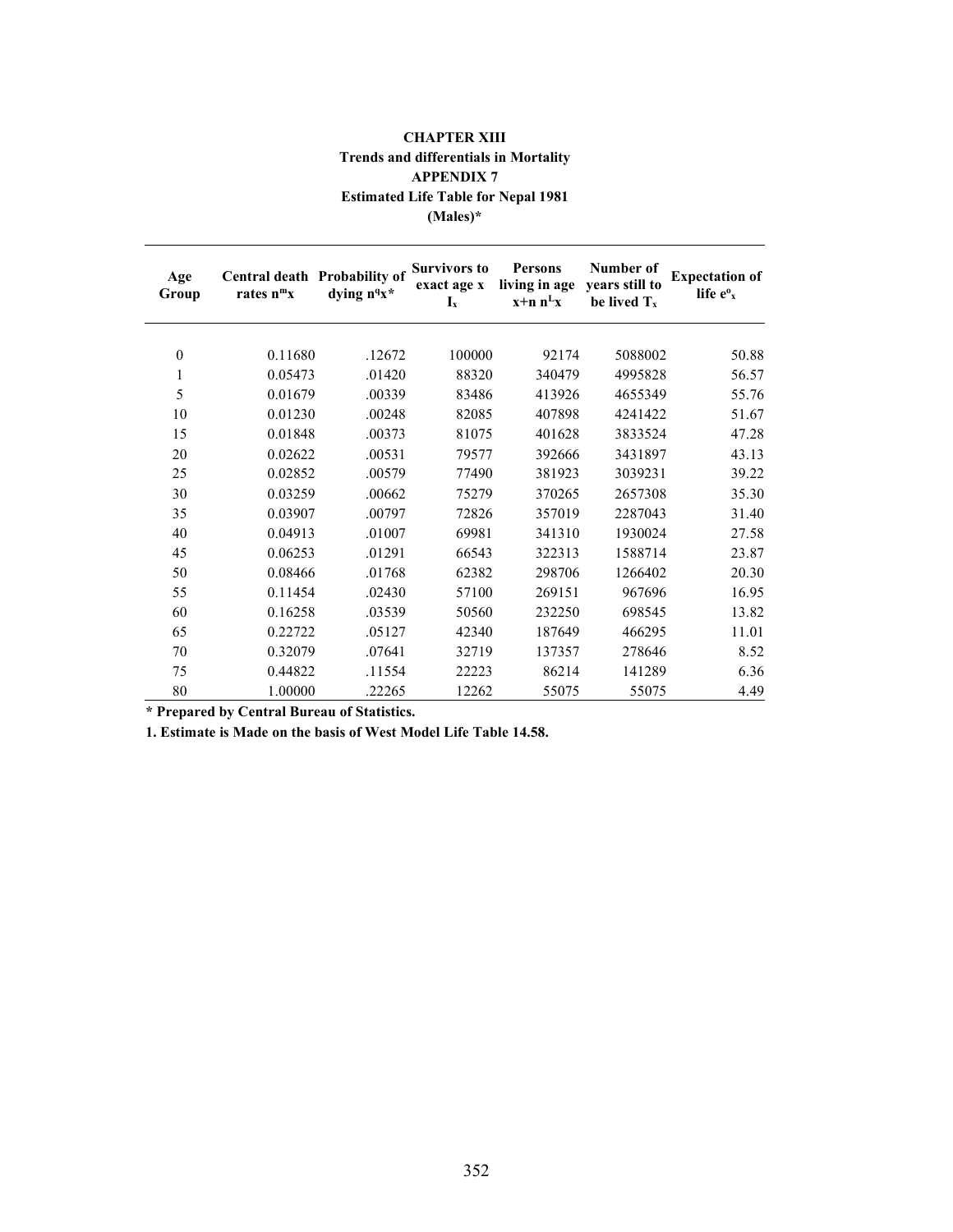| <b>CHAPTER XIII</b>                          |  |  |  |  |  |
|----------------------------------------------|--|--|--|--|--|
| <b>Trends and differentials in Mortality</b> |  |  |  |  |  |
| <b>APPENDIX 8</b>                            |  |  |  |  |  |
| <b>Estimated Life Table for Nepal 1981</b>   |  |  |  |  |  |
| $(Females)*$                                 |  |  |  |  |  |

| Age<br>Group | rates $n^m x$ | Central death Probability of<br>dying n <sup>q</sup> x* | <b>Survivors to</b><br>exact age x<br>$I_x$ | <b>Persons</b><br>living in age<br>$x+n n^Lx$ | Number of<br>years still to<br>be lived T <sub>x</sub> | <b>Expectation of</b><br>life $e^{\theta}$ <sub>x</sub> |
|--------------|---------------|---------------------------------------------------------|---------------------------------------------|-----------------------------------------------|--------------------------------------------------------|---------------------------------------------------------|
| $\mathbf{0}$ | 0.12837       | .14006                                                  | 100000                                      | 91656                                         | 4810000                                                | 48.10                                                   |
| $\mathbf{1}$ | 0.08009       | .02114                                                  | 87163                                       | 330230                                        | 4718344                                                | 54.13                                                   |
| 5            | 0.02347       | .00475                                                  | 80182                                       | 396207                                        | 4388114                                                | 54.73                                                   |
|              |               |                                                         |                                             |                                               |                                                        |                                                         |
| 10           | 0.01830       | .00369                                                  | 78301                                       | 387920                                        | 3991907                                                | 50.98                                                   |
| 15           | 0.02470       | .00500                                                  | 76867                                       | 379591                                        | 3603986                                                | 46.89                                                   |
| 20           | 0.03142       | .00638                                                  | 74969                                       | 368955                                        | 3224396                                                | 43.01                                                   |
| 25           | 0.03551       | .00723                                                  | 72613                                       | 356620                                        | 2855440                                                | 39.32                                                   |
| 30           | 0.04024       | .00821                                                  | 70035                                       | 343127                                        | 2498821                                                | 35.68                                                   |
| 35           | 0.04494       | .00920                                                  | 67216                                       | 328529                                        | 2155694                                                | 32.07                                                   |
| 40           | 0.04998       | .01025                                                  | 64195                                       | 312956                                        | 1827164                                                | 28.46                                                   |
| 45           | 0.05731       | .01180                                                  | 60987                                       | 296197                                        | 1514209                                                | 24.83                                                   |
| 50           | 0.07604       | .01581                                                  | 57492                                       | 276530                                        | 1218011                                                | 21.19                                                   |
| 55           | 0.10045       | .02115                                                  | 53120                                       | 252261                                        | 941481                                                 | 17.72                                                   |
| 60           | 0.14712       | .03176                                                  | 47784                                       | 221347                                        | 689220                                                 | 14.42                                                   |
| 65           | 0.20605       | .04594                                                  | 40754                                       | 182778                                        | 467873                                                 | 11.48                                                   |
| 70           | 0.30142       | .07098                                                  | 32357                                       | 137402                                        | 285095                                                 | 8.81                                                    |
| 75           | 0.42660       | .10845                                                  | 22604                                       | 88913                                         | 147693                                                 | 6.53                                                    |
| 80           | 1.00000       | .22050                                                  | 12961                                       | 58780                                         | 58780                                                  | 4.54                                                    |

\* Prepared by Central Bureau of Statistics.

1. Estimate is Made on the basis of West Model Life Table 12.24.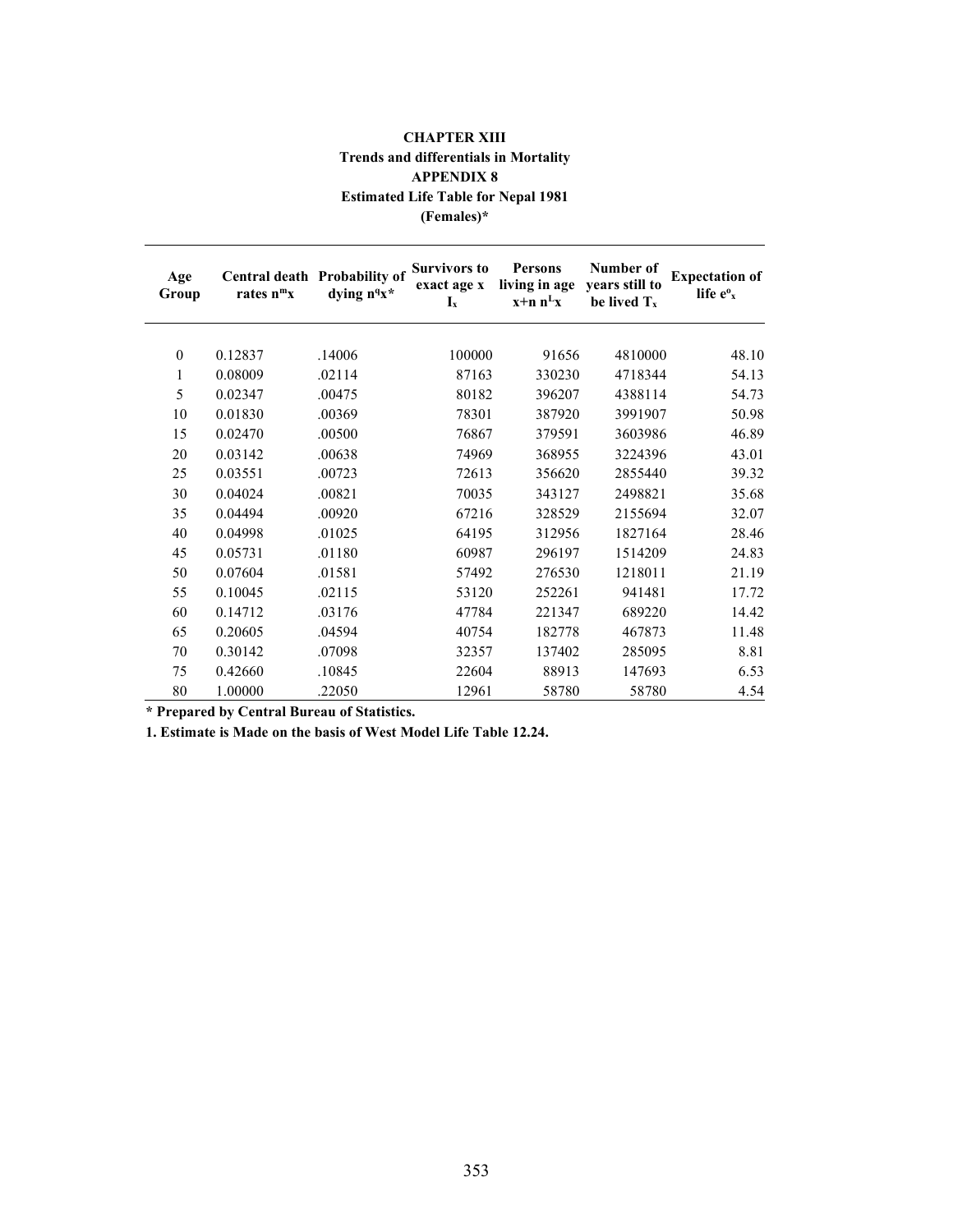## CHAPTER XIII Trends and differentials in Mortality APPENDIX 9 Estimated Life Table for Nepal 1971-81 (Males)\*

| Age<br>Group     | Central death Probability of<br>rates $n^m x$ | dying n <sup>q</sup> x <sup>*</sup> | <b>Survivors to</b><br>exact age x<br>$I_x$ | <b>Persons</b><br>living in age<br>$x+n n^Lx$ | Number of<br>years still to<br>be lived $T_x$ | <b>Expectation of</b><br>life $e^{\theta}$ <sub>x</sub> |
|------------------|-----------------------------------------------|-------------------------------------|---------------------------------------------|-----------------------------------------------|-----------------------------------------------|---------------------------------------------------------|
| $\boldsymbol{0}$ | 0.14448                                       | .15997                              | 100000                                      | 90320                                         | 4628000                                       | 46.28                                                   |
|                  |                                               |                                     |                                             |                                               |                                               |                                                         |
| 1                | 0.07525                                       | .01980                              | 85552                                       | 325160                                        | 4537681                                       | 53.04                                                   |
| 5                | 0.02158                                       | .00436                              | 79114                                       | 391301                                        | 4212520                                       | 53.25                                                   |
| 10               | 0.01559                                       | .00314                              | 77406                                       | 384015                                        | 3821219                                       | 49.37                                                   |
| 15               | 0.02264                                       | .00458                              | 76200                                       | 376685                                        | 3437204                                       | 45.11                                                   |
| 20               | 0.03206                                       | .00652                              | 74474                                       | 366402                                        | 3060519                                       | 41.09                                                   |
| 25               | 0.03517                                       | .00716                              | 72086                                       | 354093                                        | 2694117                                       | 37.37                                                   |
| 30               | 0.04033                                       | .00823                              | 69551                                       | 340742                                        | 2340024                                       | 33.64                                                   |
| 35               | 0.04785                                       | .00981                              | 66746                                       | 325745                                        | 1999282                                       | 29.95                                                   |
| 40               | 0.05928                                       | .01222                              | 63552                                       | 308342                                        | 1673537                                       | 26.33                                                   |
| 45               | 0.07318                                       | .01519                              | 59785                                       | 287987                                        | 1365194                                       | 22.84                                                   |
| 50               | 0.09683                                       | .020.5                              | 55410                                       | 263636                                        | 1077208                                       | 19.44                                                   |
| 55               | 0.12721                                       | .02717                              | 50044                                       | 234307                                        | 813572                                        | 16.26                                                   |
| 60               | 0.17774                                       | .03901                              | 43678                                       | 198984                                        | 579265                                        | 13.26                                                   |
| 65               | 0.24404                                       | .05559                              | 35915                                       | 157664                                        | 380281                                        | 10.59                                                   |
| 70               | 0.33933                                       | .08173                              | 27151                                       | 112721                                        | 222617                                        | 8.20                                                    |
| 75               | 0.46832                                       | .12230                              | 17938                                       | 68687                                         | 109896                                        | 6.13                                                    |
| 80               | 1.00000                                       | .23142                              | 9537                                        | 41210                                         | 41210                                         | 4.32                                                    |

\* Prepared by Central Bureau of Statistics.

1. Estimate is Made on the basis of West Model Life Table 12.68.